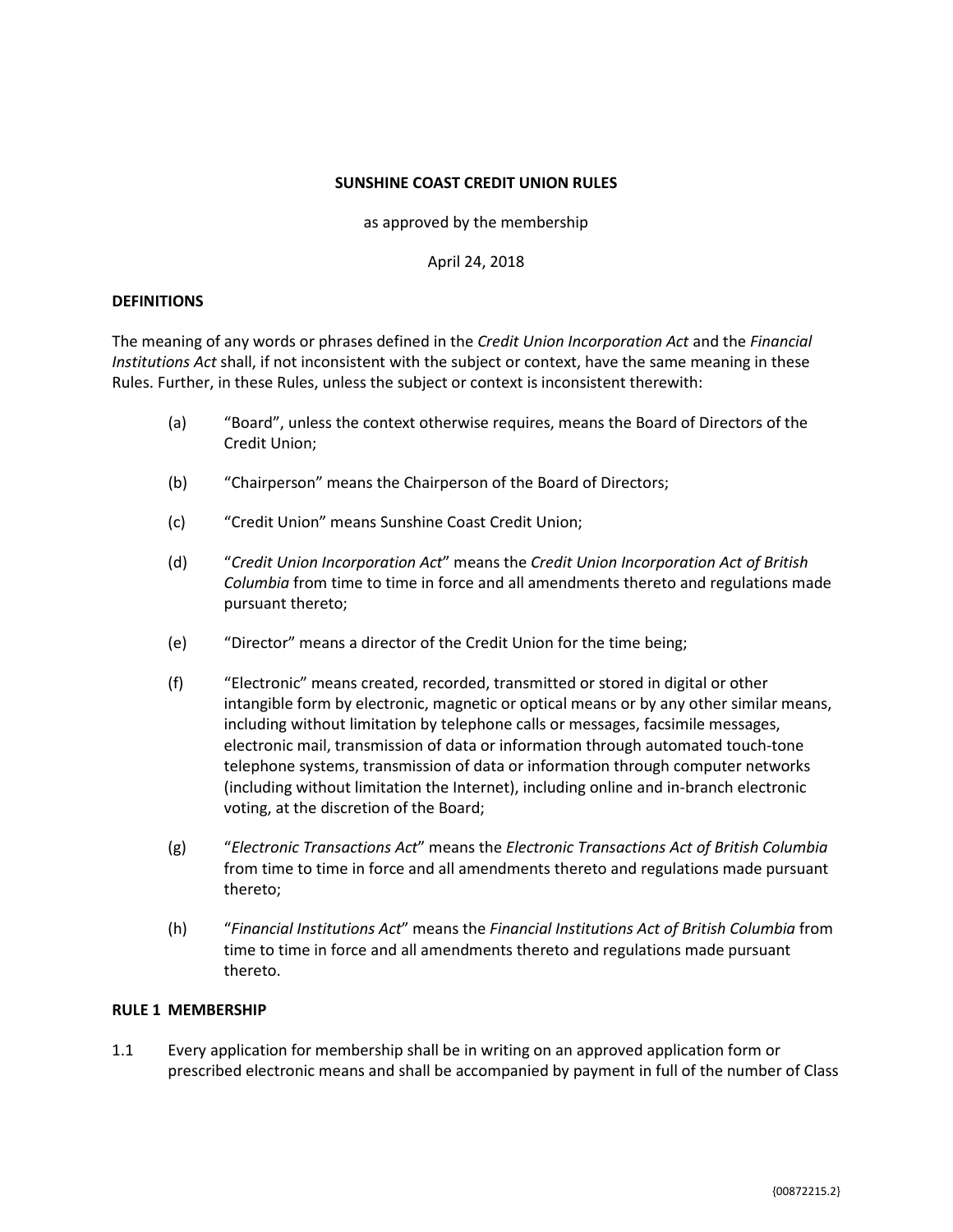"B" Membership Equity Shares required to be held by a member on the date of application for membership.

- 1.2 A member may withdraw from membership, and the membership of any person may be terminated, in accordance with the *Credit Union Incorporation Act*.
- 1.3 A member in good standing is a member, including a junior member, who at the date on which good standing is determined:
	- (a) subject to these Rules has purchased, paid for and holds the number of Class "B" Membership Equity Shares required by these Rules; and
	- (b) is not more than 90 days delinquent in any obligation to the Credit Union.
- 1.4 Subject to the provisions of the *Credit Union Incorporation Act* that specify the minimum number of membership shares for which a member must subscribe and pay, the Board of Directors may establish policies with respect to the subscription, payment for, holding and ownership of equity shares as required by these Rules.

# **RULE 2 SHARES AND DEPOSITS**

- 2.1 The Board may determine the forms by which a person may withdraw monies on deposit or request redemption of shares.
- 2.2 Interest on deposits, in the absence of an express contract or agreement, shall be paid or credited at times, intervals, and in a manner determined by the Board and the Board may delegate the power to make such determinations.
- 2.3 The shares of the Credit Union shall be divided into the following classes of shares, each consisting of an unlimited number of shares: Class "A" Non-Equity Shares; Class "B" Membership Equity Shares; Class "C" Transaction Equity Shares and Class "D" Voluntary Equity Shares.
- 2.4 All shares shall have a par value of One Dollar (\$1.00) each.
- 2.5 Subject to the *Credit Union Incorporation Ac*t and these Rules, the Credit Union may, by resolution of the Board, redeem or purchase any of its shares.
- 2.6 If the Credit Union proposes, at its option, to redeem some but not all of the shares of any class, the Board may, subject to the special rights and restrictions attached to such class of shares, decide the manner in which the shares to be redeemed shall be selected.
- 2.7 Monies invested in equity shares and dividends thereon shall not be guaranteed by the fund administered by the Credit Union Deposit Insurance Corporation of British Columbia.
- <span id="page-1-0"></span>2.8 Class "B" Membership Equity Shares have attached thereto the following rights and restrictions:
	- (a) ownership, assignment, transfer and issue of Class "B" Membership Equity Shares is limited as set out in the *Credit Union Incorporation Act*;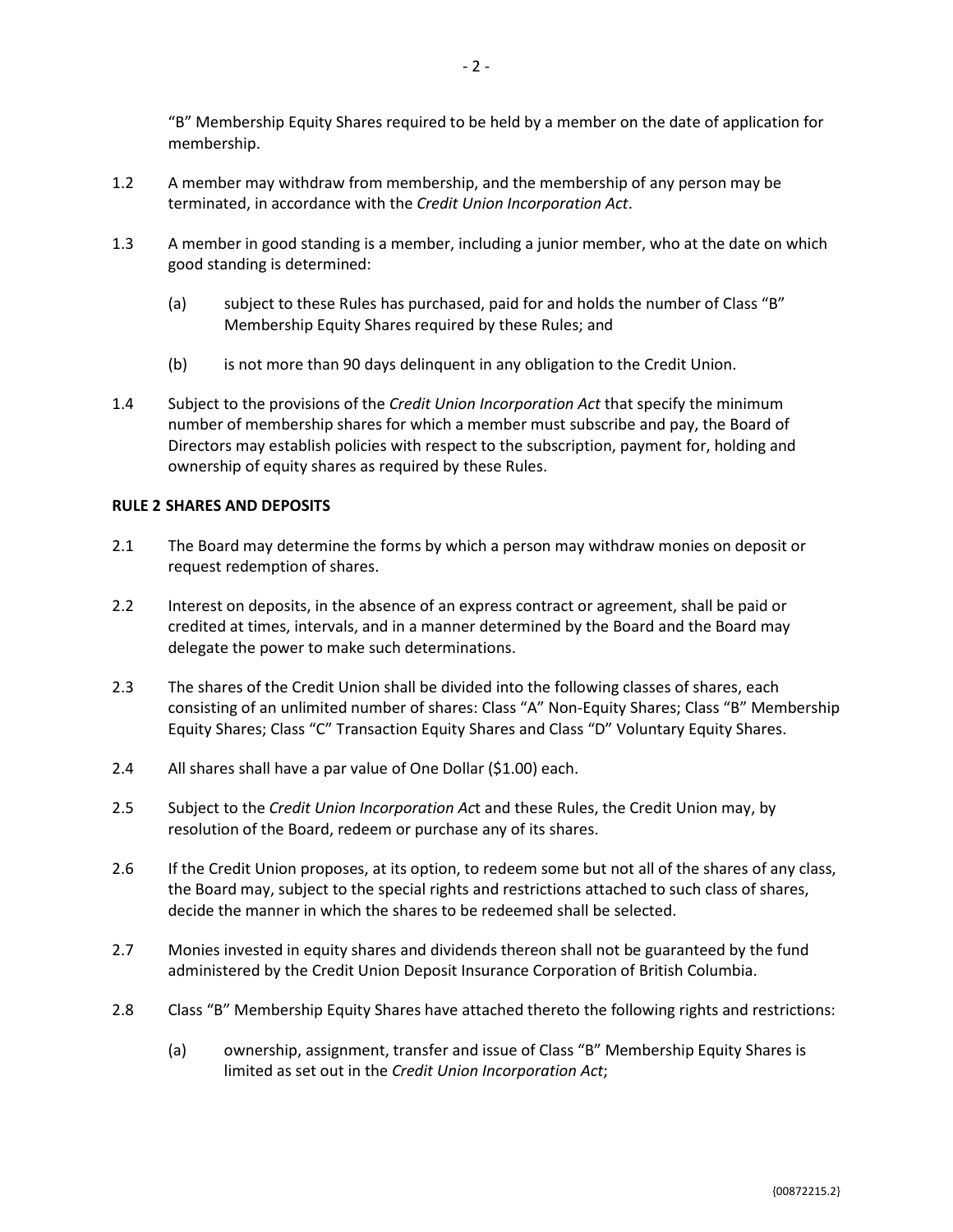- (b) subject to the *Credit Union Incorporation Act*, the Credit Union shall redeem the Class "B" Membership Equity Shares held by a member if:
	- (i) the member is a natural person and dies, subject to Rule [2.20](#page-5-0) and subject to any contrary instruction of the personal representative of the deceased member to transfer the shares to a person entitled to hold the same pursuant to the *Credit Union Incorporation Act* and these Rules;
	- (ii) the member is an incorporated company and is dissolved or wound up;
	- (iii) the Credit Union terminates the membership of the member;
	- (iv) the member withdraws from membership in the Credit Union;
	- (v) the member is a partnership which dissolves; or
	- (vi) the member, in any other case, ceases to be a legal entity according to the statute by or pursuant to which it was created.
- (c) Subject to the *Credit Union Incorporation Act*, the Credit Union may redeem the Class "B" Membership Equity Shares held by a member on such terms and conditions and at such times as the Board, in their discretion, resolve.
- (d) Notwithstanding the foregoing but subject to the *Credit Union Incorporation Act*, the amount of Class "B" Membership Equity Shares that the Credit Union may be required to redeem in any financial year is limited to 10% of the amount of such shares issued and outstanding on the last day of the immediately preceding financial year.
- (e) Any redemption or purchase of Class "B" Membership Equity Shares shall be at par value plus any dividends declared but unpaid thereon.
- <span id="page-2-0"></span>2.9 Class "C" Transaction Equity Shares have attached thereto following rights and restrictions:
	- (a) Class "C" Transaction Equity Shares may only be issued to a member of the Credit Union.
	- (b) Subject to the *Credit Union Incorporation Act*, the Credit Union may, but shall not be required to redeem the Class "C" Transaction Equity Shares held by a member if all indebtedness of the member to the Credit Union has been fully paid and discharged and:
		- (i) the member is an individual and dies, subject to Rule [2.20;](#page-5-0)
		- (ii) the member is an incorporated company and is dissolved or wound up;
		- (iii) the member is a partnership which dissolves;
		- (iv) the member, in any other case ceases to be a legal entity according to the statute by or pursuant to which it was created; or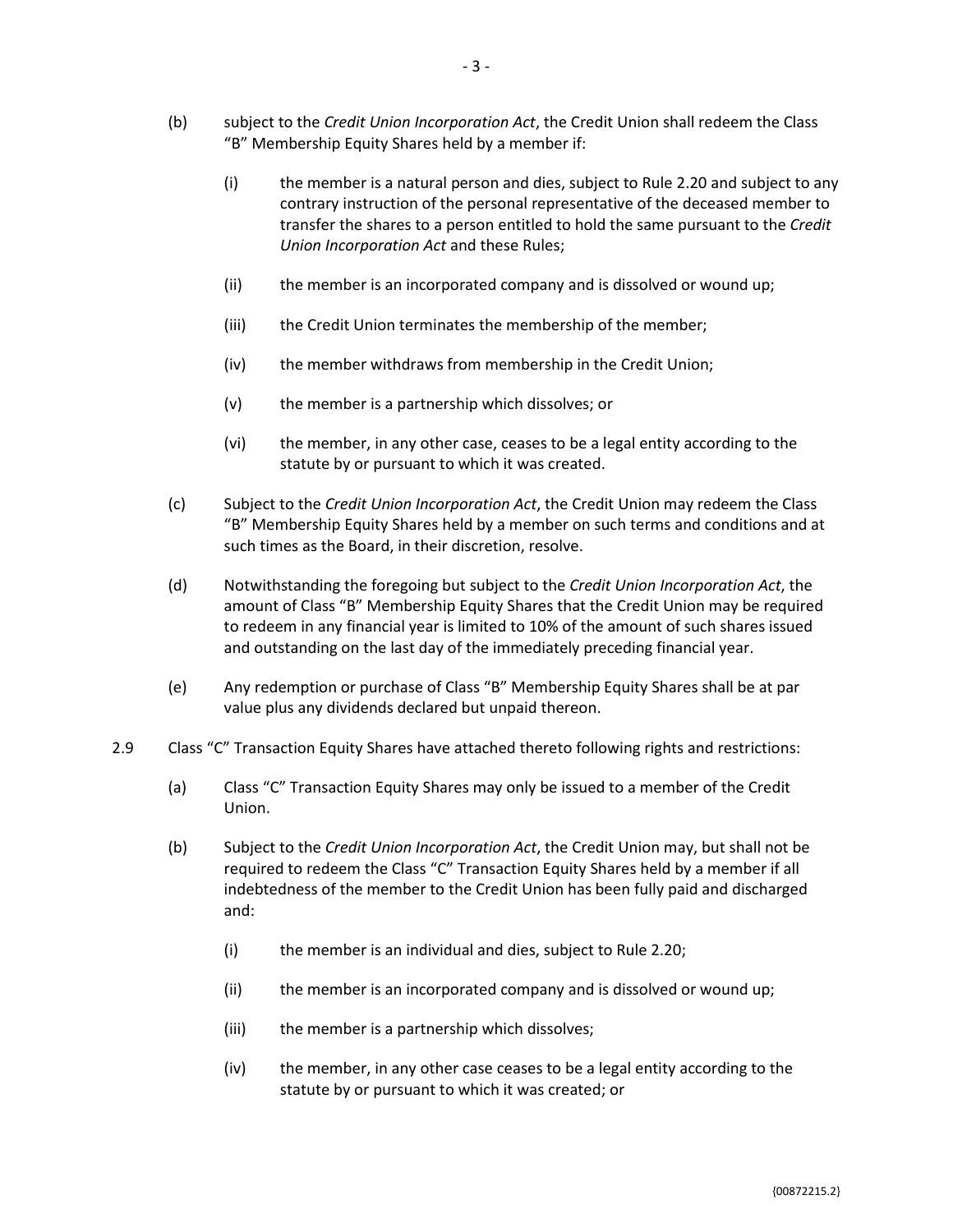- (v) the member requests, in writing, that the Class "C" Transaction Equity Shares be redeemed.
- (c) The Credit Union may redeem any Class "C" Transaction Equity Shares held by a member on such terms and conditions and at such times as the Board, in their discretion, resolve.
- (d) Notwithstanding the foregoing, but subject to the *Credit Union Incorporation Act*, the amount of Class "C" Transaction Equity Shares that the Credit Union may be required to redeem in any financial year is limited to 10% of the total amount of such shares issued and outstanding on the last day of the immediately preceding financial year.
- (e) Any redemption or purchase of Class "C" Transaction Equity Shares shall be at par value plus any dividends declared but unpaid thereon.
- 2.10 Class "D" Voluntary Equity Shares have attached thereto the following rights and restrictions:
	- (a) The Credit Union may redeem any Class "D" Voluntary Equity Shares on such terms and conditions and at such times as the Board, in their discretion, resolve.
	- (b) Any redemption or purchase of Class "D" Voluntary Equity Shares shall at par value plus any dividends declared but unpaid thereon.
- 2.11 The Credit Union may require evidence as to the events described in Rule [2.8](#page-1-0) or Rule [2.9](#page-2-0) before redeeming equity shares.
- <span id="page-3-0"></span>2.12 Each member of the Credit Union, at the time this Rule comes into force, shall subscribe, fully pay for, and hold the following number of Class "B" Membership Equity Shares:
	- (a) except as provided below, each member twenty-five (25) shares;
	- (b) each junior member five (5) shares;
	- (c) each member which is an incorporated company twenty-five (25) shares;
	- (d) each member which is a legal entity, other than an incorporated company, created by or pursuant to statute - twenty-five (25) shares;
	- (e) if shares are jointly held, the first member registered on the register of members twenty (20) shares, each other member - five (5) shares, provided that the number of members jointly holding those shares shall not exceed 2.
- <span id="page-3-1"></span>2.13 Subject to Rul[e 2.19,](#page-5-1) Rul[e 2.12](#page-3-0) shall come into force and effect on a date stated in a notice given to all members of the Credit Union, which date shall be not less than forty-five (45) days following the date on which the notice is deemed to have been received by the members.
- <span id="page-3-2"></span>2.14 The Board may, by resolution, determine that the number of Class "B" Membership Equity Shares required to be owned by a member shall be increased, PROVIDED THAT: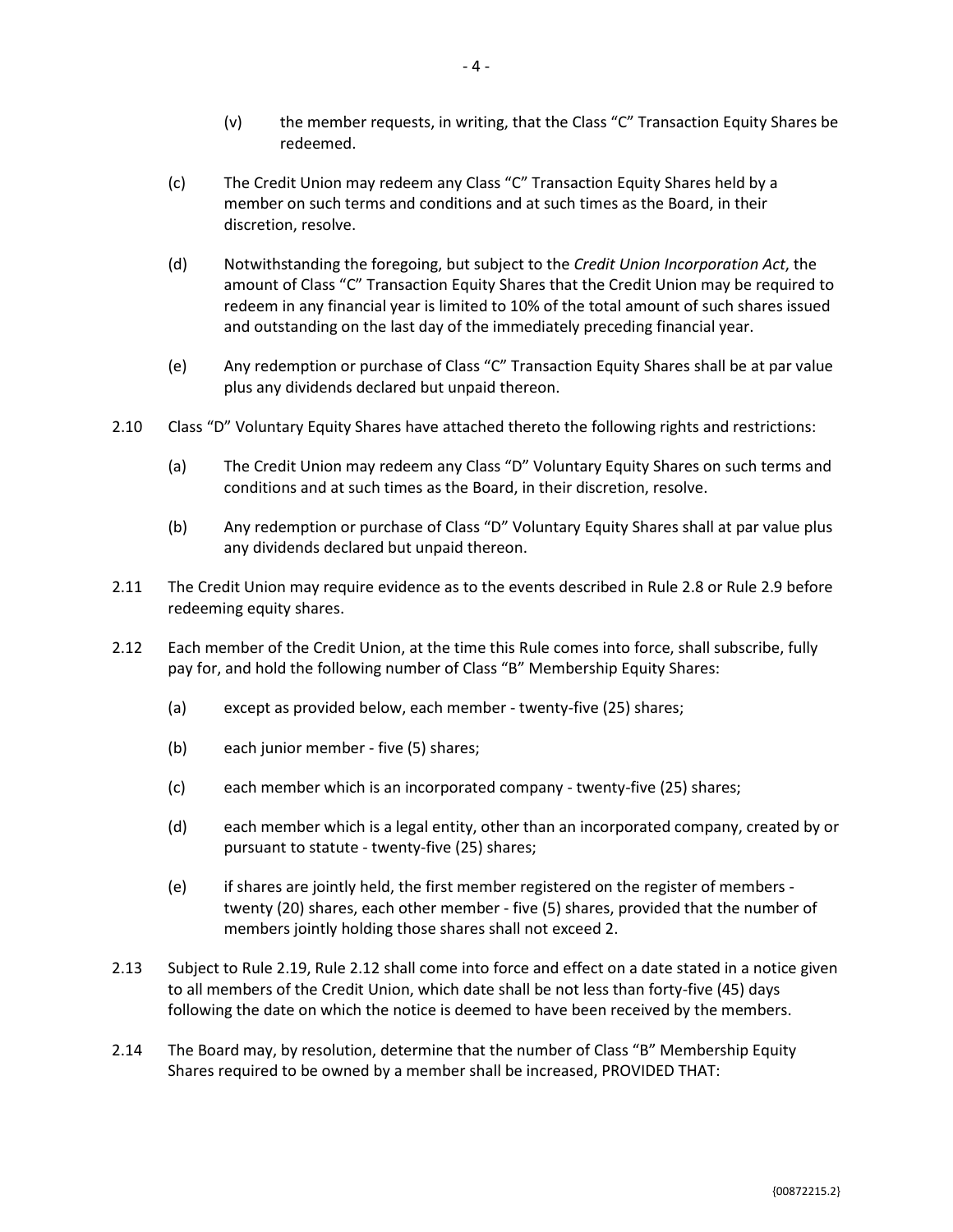- (a) the Board may not determine that the total number of Class "B" Membership Equity Shares required to be owned by a member shall exceed one thousand (1,000) Class "B" Membership Equity Shares;
- (b) on any one occasion, the Board may not determine to increase the number of Class "B" Membership Equity Shares required to be owned by more than twenty-five (25) Class "B" Membership Equity Shares;
- (c) a determination by the Board pursuant to this Rule may be made no more frequently than once per financial year;
- (d) a subsequent determination by the Board shall not be made to have effect within six (6) months of the last such determination; and
- (e) subject to Rule [2.19,](#page-5-1) a determination by the Board pursuant to this Rule shall not be effective until the expiration of not less than forty-five (45) days after notice of a determination is deemed to have been received by the members.
- <span id="page-4-0"></span>2.15 If, on the expiration of not less than forty-five (45) days after the deemed receipt of the notice described in Rule [2.13](#page-3-1) or Rule [2.14,](#page-3-2) a member does not hold the required number of Class "B" Membership Equity Shares, the Credit Union may apply any money on deposit and interest thereon or invested in Class "D" Voluntary Equity Shares or Class "A" Non-Equity Shares and dividends credited thereon in the name of the member to the purchase of sufficient Class "B" Membership Equity Shares in the name of the member so that the member shall hold the number of Class "B" Membership Equity Shares required by Rule [2.12](#page-3-0) or Rule [2.14.](#page-3-2)
- <span id="page-4-2"></span>2.16 If, on the expiration of the period of notice described in Rul[e 2.13](#page-3-1) or Rule [2.14,](#page-3-2) a member does not hold the required number of Class "B" Membership Equity Shares and the member has insufficient monies on deposit or invested in Class "D" Voluntary Equity and Class "A" Non-Equity Shares to permit the purchase of sufficient Class "B" Membership Equity Shares pursuant to Rule [2.15,](#page-4-0) the Board may terminate that member's membership unless that membership shall terminate in accordance with the *Credit Union Incorporation Act*.
- 2.17 Without precluding any other method of giving notice, a notice under Rul[e 2.13](#page-3-1) or Rule [2.14](#page-3-2) sent by post, addressed to the member at the member's address shown on the register of members shall be deemed to have been received on the 5th day, Saturdays and holidays excepted, following the date of mailing.
- <span id="page-4-1"></span>2.18 (a) A junior member becomes a member with full membership rights and obligations on attaining the age of majority, provided that such member then holds the number of Class "B" Membership Equity Shares required to be held by a member of the age of majority.
	- (b) If, on the 30th day preceding the day on which a junior member attains the full age of majority, that member does not own the number of shares referred to in Rule [2.18\(a\),](#page-4-1) then Rule[s 2.15](#page-4-0) and [2.16](#page-4-2) shall apply, except that no notice shall be required.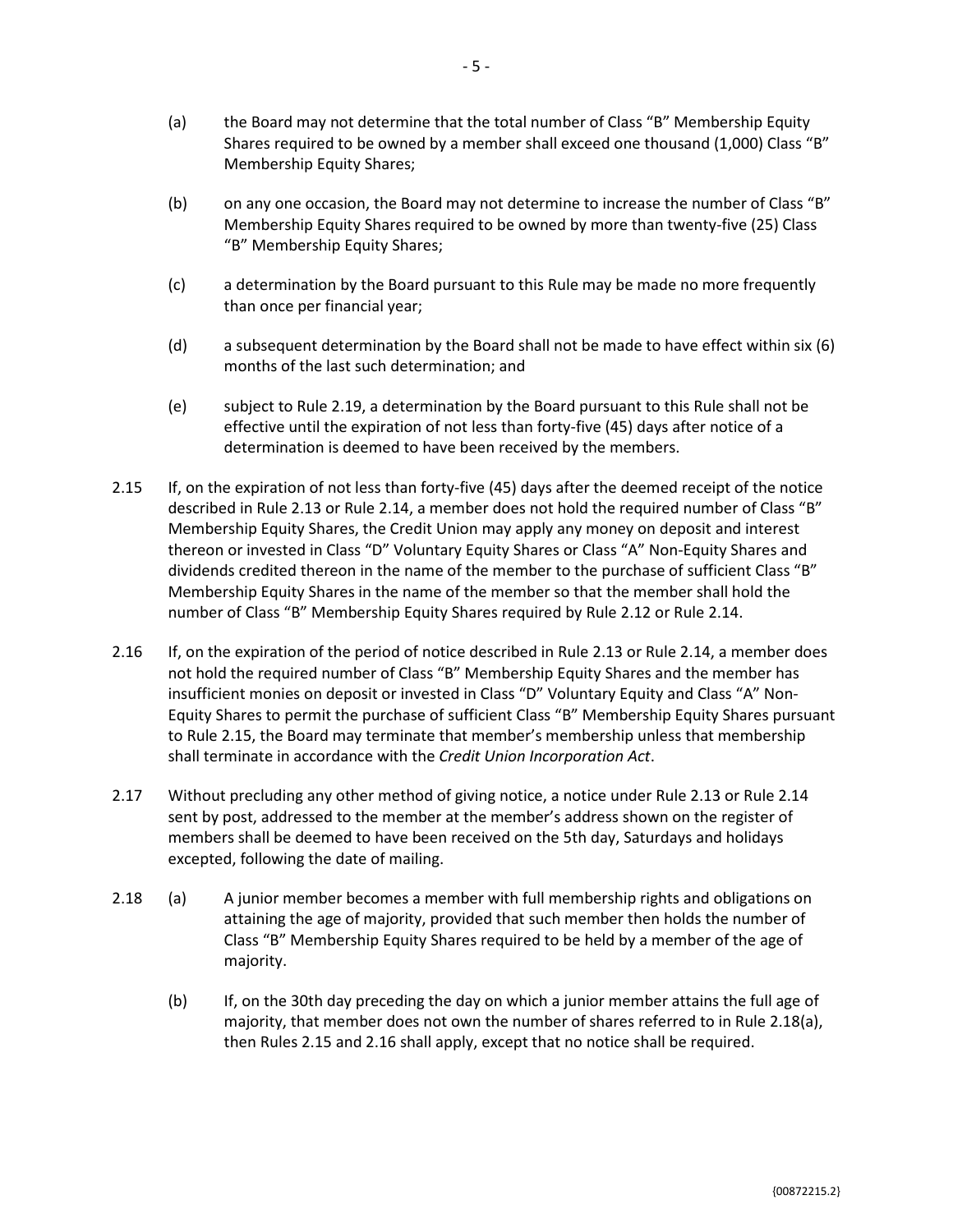- <span id="page-5-1"></span>2.19 A person who becomes a member of the Credit Union at any time after notice is given under Rule [2.13](#page-3-1) or Rul[e 2.14](#page-3-2) shall, as a condition of membership, subscribe and fully pay for the number of Class "B" Membership Equity Shares required to be held by a member.
- <span id="page-5-0"></span>2.20 (a) Equity shares may be held jointly, but nothing in this Rule diminishes the number of Class "B" Membership Equity Shares that a member must hold.
	- (b) All jointly held equity shares shall carry the right of survivorship unless a contrary statement, in writing, is given at the time of subscription and signed by all parties jointly holding the shares.
	- (c) The Credit Union shall not be required to redeem any equity share that is jointly held, until the death of the last joint holder.
- 2.21 Where required by applicable legislation, the Credit Union shall issue share certificates for equity shares, each of which shall state on its face the words "Not Guaranteed By The Credit Union Deposit Insurance Corporation".
- 2.22 Every share certificate issued by the Credit Union shall be in such form as the Board approve and shall comply with the *Credit Union Incorporation Act*.
- 2.23 If any share certificate is worn out or defaced, then, on production of that certificate to the Credit Union, the certificate may be cancelled and a new certificate issued in place of that certificate; and if any share certificate is lost or destroyed, then, on proof of the loss or destruction to the satisfaction of the Board, and on giving such indemnity as the Board deem adequate, a new certificate in place of the lost or destroyed certificate shall be issued to the party entitled to it.
- 2.24 A share certificate registered in the names of two or more persons shall be delivered to the person first named on the register of members.
- 2.25 No equity shares shall be transferred without the previous consent of the Board expressed by a resolution of the Board, and the Board shall not be required to give any reason for refusing to consent to any such proposed transfer.
- 2.26 No transfer or assignment of equity shares is effective until the register of members of the Credit Union is completed, indicating the transfer or assignment.
- 2.27 No transfer of equity shares shall be registered unless a proper instrument of transfer has been delivered to the Credit Union, but an instrument of transfer is not required for the Credit Union to register a transmission of shares in compliance with the *Credit Union Incorporation Act*.
- 2.28 Subject to the *Credit Union Incorporation Act*, its constitution, and these Rules, the Credit Union shall, on application of the transferor or transferee of an equity share, enter the name of the transferee on its register of members.
- 2.29 The instrument of transfer of any equity share shall be in writing in the form, if any, on the back of the Credit Union's share certificates or any other form that the Board may approve.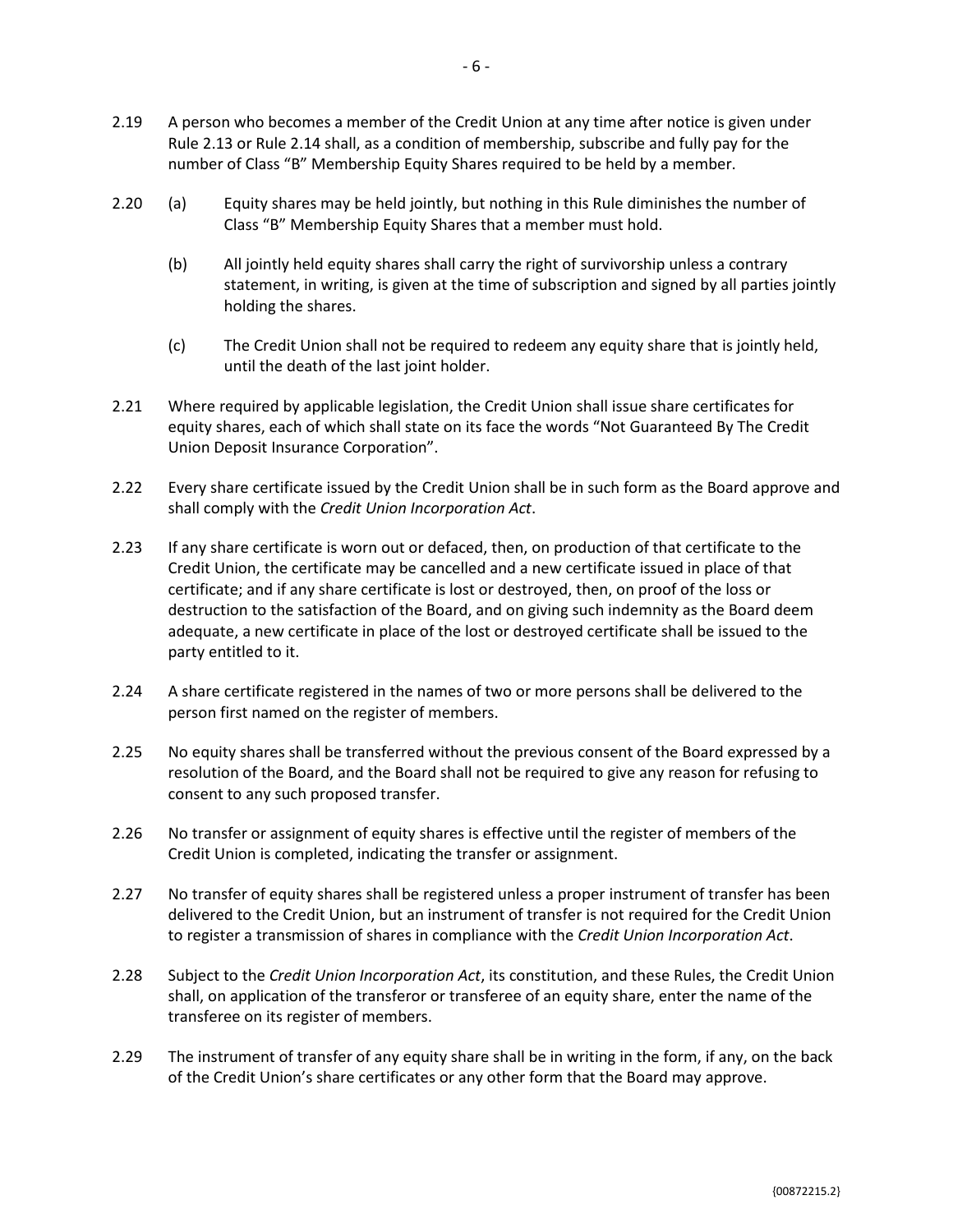- 2.31 Every instrument of transfer shall be executed by the transferor and left at the registered office of the Credit Union for registration, together with the share certificate, if any, for the shares to be transferred and such other evidence, if any, as the Board may require to prove the title of the transferor or his/her right to transfer the shares. All instruments of transfer which are registered shall be retained by the Credit Union but any instrument of transfer that the Board decline to register shall be returned to the person depositing the same, together with the share certificate which accompanied the same when tendered for registration.
- 2.32 The signature of the registered owner of any equity shares or of his/her duly authorized attorney on the form of transfer constitutes an authority to the Credit Union to register the shares specified in the form of transfer in the name of the person named in that form as transferee.
- 2.33 Neither the Credit Union nor any director, officer or agent is bound to inquire into the title of the transferee of those equity shares to be transferred or is liable to the registered or any intermediate owner of those shares, for registering the transfer.
- 2.34 Subject to these Rules and the *Credit Union Incorporation Act*, a person who becomes entitled to an equity share as a result of the death or bankruptcy of any member or auxiliary member, on producing the evidence required by the *Credit Union Incorporation Act*, or who becomes entitled to a share as a result of an order of a court of competent jurisdiction or a statute, on producing such evidence as the Board think sufficient that he/she is so entitled, may be registered as holder of the share or may transfer the share to a person entitled by these Rules and the *Credit Union Incorporation Act* to hold such share.
- 2.35 (a) A member may subscribe for a maximum of one thousand (1000) Class "B" Membership Equity Shares.
	- (b) A member may subscribe for a maximum of one thousand (1000) Class "C" Transaction Equity Shares.
	- (c) A member may subscribe for a maximum of five thousand (5000) Class "D" Voluntary Equity Shares.
- 2.36 (a) Dividends, patronage refunds, or bonuses declared, if any, at the discretion of the Board may be paid as an allocation of Class "B" Membership Equity Shares, Class "C" Transaction Equity Shares or Class "D" Voluntary Equity Shares.
	- (b) Dividends declared, if any, may, at the discretion of the Board, be at a different rate for different classes of shares.
	- (c) Subject to the provisions of the *Financial Institutions Act* and the *Credit Union Incorporation Act*, the Credit Union, or the Board on behalf of the Credit Union, may pay a commission or allow a discount to any person in consideration of that person subscribing or agreeing to subscribe, whether absolutely or conditionally, for any shares in the Credit Union, or procuring or agreeing to procure subscriptions, whether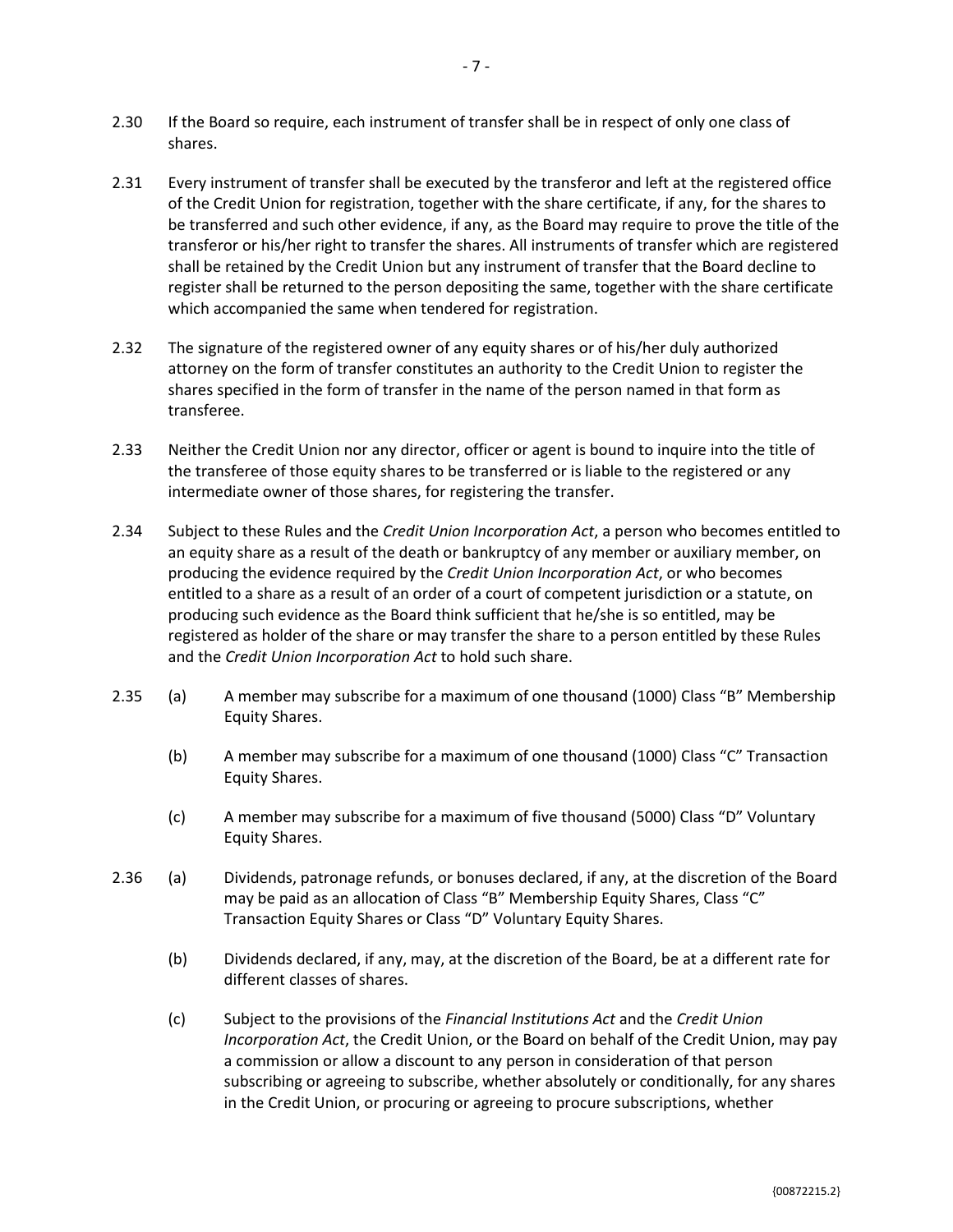absolutely or conditionally, for any such shares, provided that the rate of the commission and discount shall not in the aggregate exceed the amount permitted by the *Credit Union Incorporation Act*.

- 2.37 Subject to the *Credit Union Incorporation Act* and the *Financial Institutions Act*, the Board may develop and offer such participation programs as they deem in the best interest of the Credit Union.
- 2.38 Class "A" Non-Equity Shares shall be redeemed by the Credit Union upon the written request of the member.
- 2.39 Subject to the *Credit Union Incorporation Act*, the *Financial Institutions Act* and these Rules, the Credit Union may allot and issue its shares at the times, in the manner and to the persons, the Board may determine.

#### **RULE 3 BORROWING AND LENDING**

- 3.1 Subject to the *Credit Union Incorporation Act* and the *Financial Institutions Act*, the Board of the Credit Union may raise and borrow money for the purposes of the Credit Union upon such terms and conditions as to interest, terms of repayment, and security as they determine by resolution.
- 3.2 Subject to the *Credit Union Incorporation Act* and the *Financial Institutions Act*, the Board shall determine the terms and conditions of loans as to interest and other charges, terms of repayment and security, and may require that a number of Class "C" Transaction Equity Shares be subscribed for and purchased by a member as a condition of a loan to that member and may, by resolution, delegate the power to make loans and to make the determination aforesaid.

#### **RULE 4 BOARD OF DIRECTORS**

- 4.1 Each year, directors shall be elected to replace those whose terms expire and a director whose term expires is eligible for re-election.
- 4.2 Except as to the first election of directors or where an election is held to fill the unexpired portion of a term, directors shall be elected to hold office for three (3) years.
- 4.3 Where any offices of directors being filled at any election are for different lengths of terms, the term of each person shall be determined in proportion to the number of votes he/she receives, the person receiving the greatest number of votes to hold office for the longest term, provided that if there are two (2) or more persons having an equal number of votes their election or terms of office, as the case may be, shall be determined by lot; but, if there is an election by acclamation, the chairperson of the nominations committee shall either determine the respective terms of the persons so elected or direct that the terms be determined by lot.
- 4.4 A member in good standing, other than a person disqualified by Rul[e 4.5,](#page-7-0) shall be eligible for election as a director.
- <span id="page-7-0"></span>4.5 A person is not eligible to be elected or appointed to the office of director of the Credit Union and, if holding the office of director of the Credit Union, shall immediately vacate the office, if such person: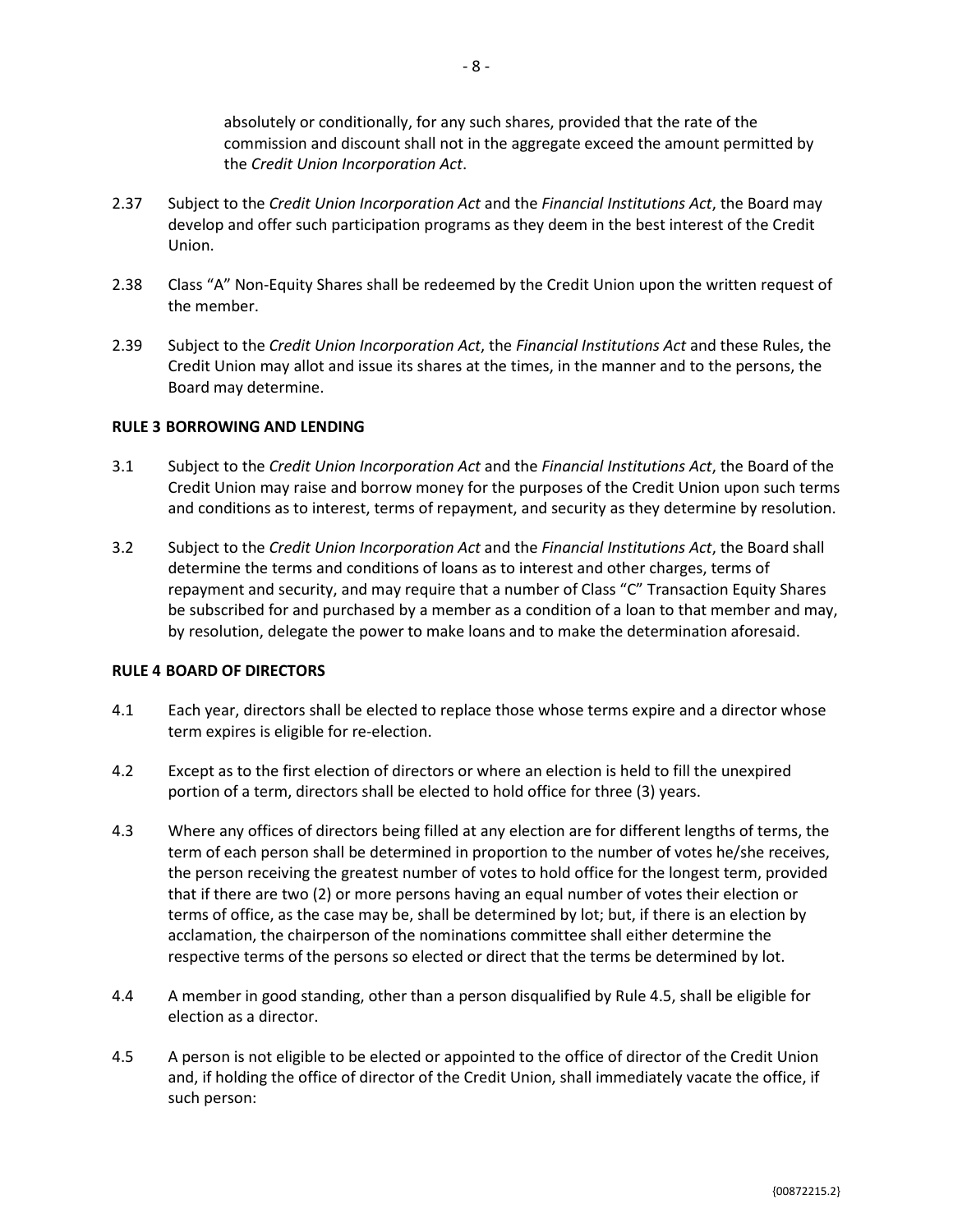- (a) is a person disqualified from becoming or acting as a director pursuant to the *Financial Institutions Act* or the *Credit Union Incorporation Act*;
- (b) is or becomes a paid employee of the Credit Union or an affiliate of the Credit Union or the spouse, child, or step-child, of a paid employee of the Credit Union or an affiliate of the Credit Union;
- (c) was an employee of a credit union or an affiliate of a credit union during the two-year period prior to the date that nominations for the office of director under these Rules closed;
- (d) is an employee, officer or director of a bank, trust company, loan company, savings and loan association, deposit-taking institution, lending institution or another credit union (other than a director of a central credit union) or a subsidiary of any of them except where that person has been requested or authorized in writing by the Board to serve as a director of a bank, trust company, loan company, savings and loan association, deposit-taking institution, lending institution, other credit union or a subsidiary of any of them;
- (e) has not been a member in good standing of the Credit Union for 12 consecutive months;
- (f) being a director, has failed, without being excused, to attend regular meetings of the Board of Directors for three consecutive months in which meetings are held;
- $(g)$  is found to be incapable of managing his/her own affairs by reason of mental infirmity; or
- (h) has ever been in default under any obligation to the Credit Union and has failed to pay the debt in full together with accrued interest.

For the purpose of this Rul[e 4.5,](#page-7-0) the term "employee" includes a person who is paid to provide his/her services, directly or indirectly, to the Credit Union or an affiliate of the Credit Union, on a full-time or part-time basis as an employee, and the term "spouse" has the meaning given to it in the *Credit Union Incorporation Act*. The Board of Directors may, in their discretion, determine additional criteria for determining whether or not a person is an "employee" for the purposes of these Rules.

- 4.6 An individual may be removed as a director by a resolution passed by not less than two thirds (2/3) of the Board, if that director:
	- (a) has breached the Credit Union code of conduct; or
	- (b) has breached the confidentiality of any proceedings, deliberations, or information of the Board of Directors,

as determined by the other directors in accordance with the policies and procedures relating to director review established by the Conduct Review Committee. At least seven (7) days prior to the meeting at which the removal of a director is to be considered, the Governance-Executive Committee Chairperson shall provide such director with notice of the meeting and the grounds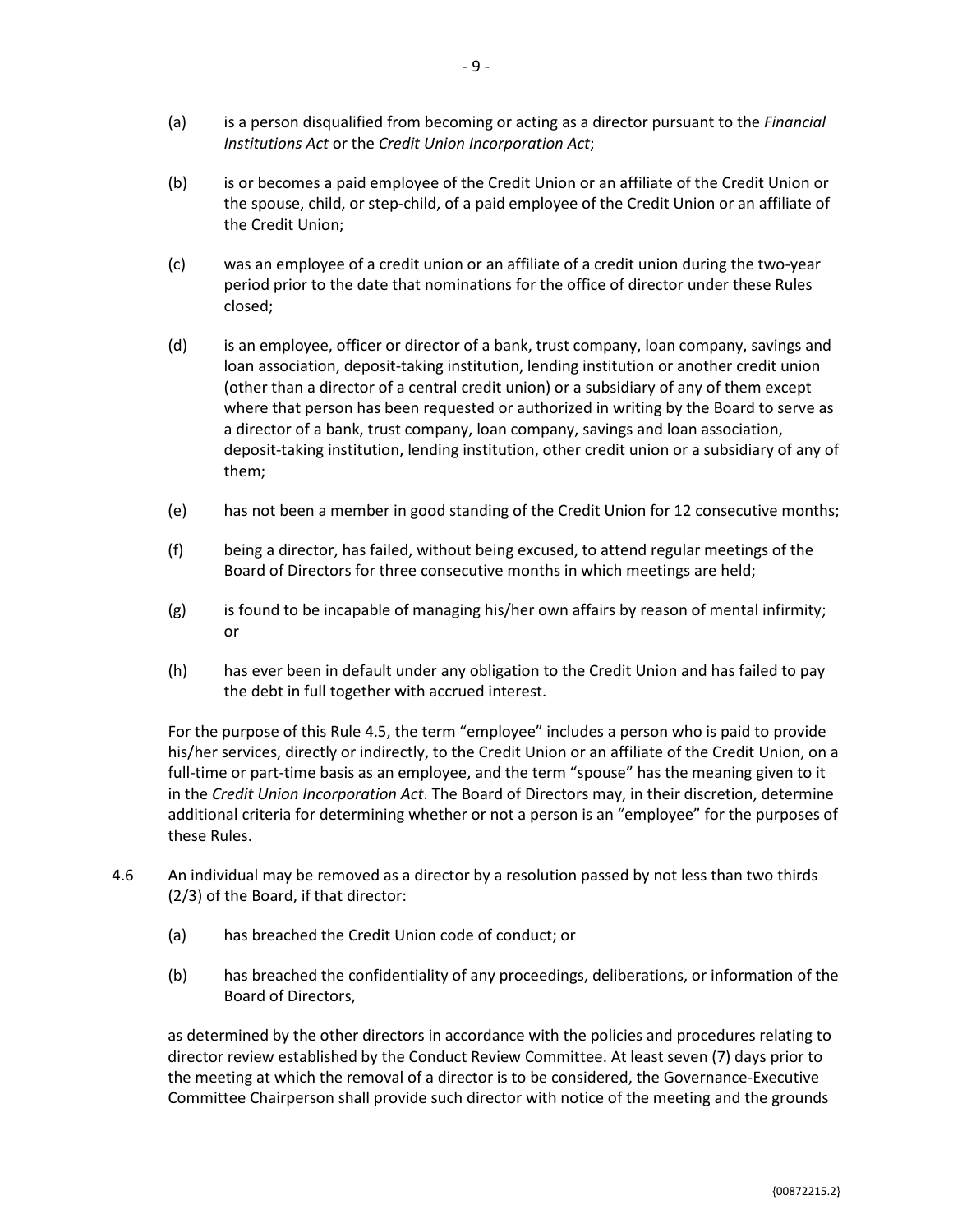for considering the director's removal. The director may appear and make submissions at the meeting prior to the Board voting on the resolution for the director's removal.

- 4.7 Before commencing duties, a director shall complete and submit to the superintendent the personal information return in the form prescribed by the *Financial Institutions Act*, disclosing the prescribed information.
- 4.8 At least 120 days before an annual general meeting, the Board shall appoint a nominations committee of not less than three members, who shall be natural persons and not junior members, and who may, but need not, be directors, provided however, that no director whose term of office is expiring at the annual general meeting next following the appointment of the committee may serve as a member of the committee.
- 4.9 At least 90 days before an annual general meeting, the nominations committee shall:
	- (a) notify all members of the Credit Union that an election of directors is to take place, specifying the number of positions which are to be filled;
	- (b) advise all members that, for purposes of being eligible to cast a ballot in an election of a director or directors, a person must be a member, other than a junior member, in good standing ninety (90) days prior to the date on which balloting is to commence; and
	- (c) invite members to submit to the nominations committee, in such form or forms the nominations committee shall from time to time prescribe for the purpose, the names of proposed candidates prior to a date which shall be specified in the notice, which date shall not be less than 30 days from the date of the notice.
- 4.10 No member, unless he/she is a member of the nominations committee, may nominate more than one (1) candidate in respect of an election of a director or directors.
- 4.11 A member, other than a junior member, in good standing ninety (90) days prior to the date on which balloting is to commence, is eligible to cast a ballot in an election of a director or directors.
- 4.12 A member of a Credit Union who is not an individual may vote in an election of directors by an individual who:
	- (a) is not a member, and
	- (b) by written authorization deposited with the Credit Union, is authorized to vote on behalf of that member.
- 4.13 Before the name of a person is placed in nomination as a candidate for election as a director, that person shall deliver to the nominating committee a declaration, in writing, stating that the member is willing:
	- (a) to stand for election, and if elected, to serve as a director;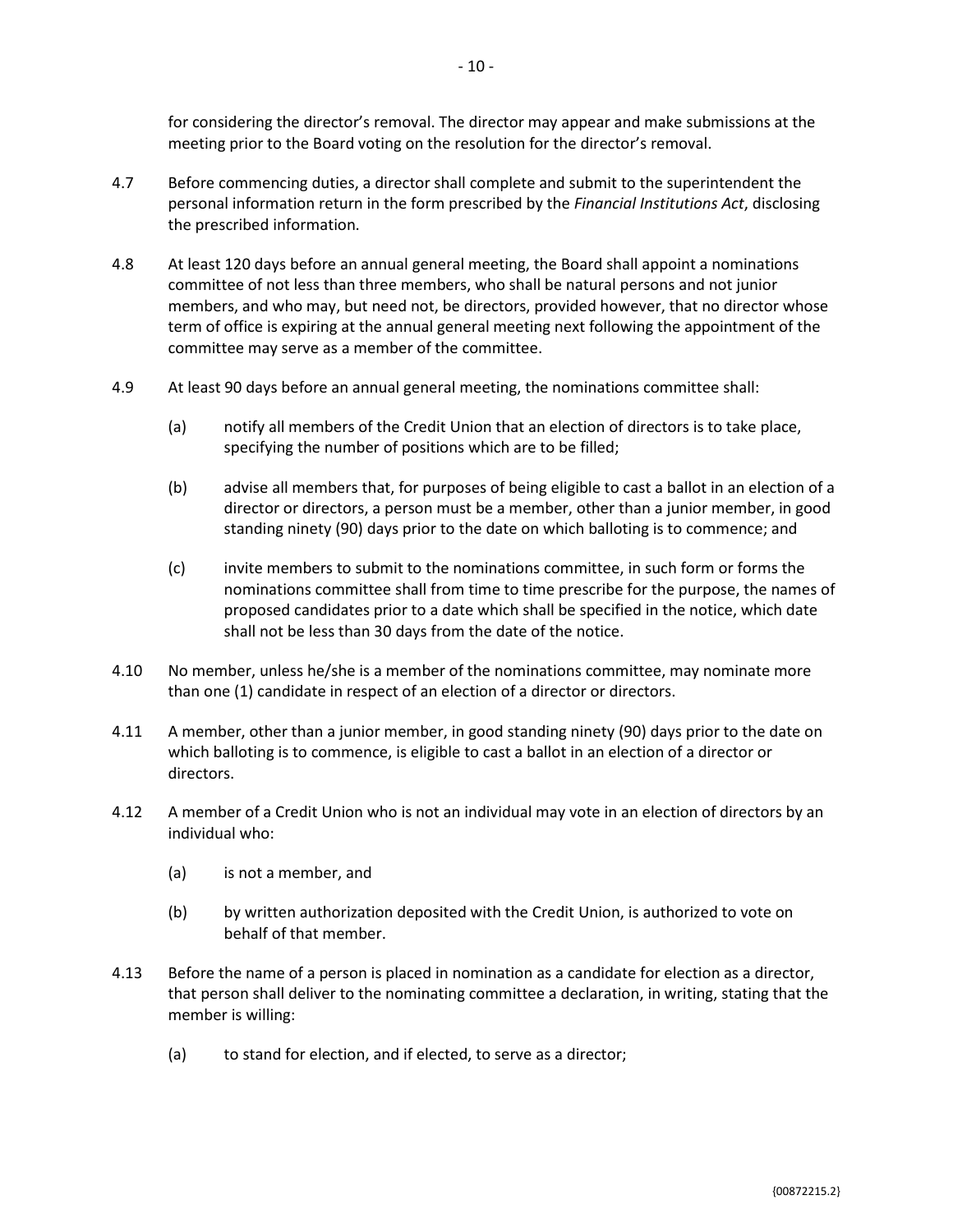- (c) to comply with the directors' conflict of interest guidelines adopted by the Board, from time to time; and
- (d) to observe the Rules of the Credit Union and procedures relating to the election and the conduct thereof.
- 4.14 The nominations committee shall examine each nomination received and determine whether the nomination complies with the *Financial Institutions Act* and these Rules, and shall accept each nomination of a member qualified to be a candidate whose nomination is in order and reject each nomination which is not in order or that does not comply and notify each nominee accordingly after the date on which nominations close; and
	- (a) place in nomination the names of qualified candidates at least equal to the number of vacancies to be filled in the election;
	- (b) place in nomination the names of other candidates nominated in writing by at least three (3) members in good standing of the age of majority;
	- (c) inform each candidate of the provisions of these Rules with respect to the conduct of the election and provide to each candidate a copy of the Rules of the Credit Union and any determinations of the Board relating to elections and the conduct thereof;
	- (d) request that each candidate meet with the nominations committee for the purpose of an interview, within ten (10) days of the close of nominations; and
	- (e) request that each candidate complete the Personal Information Return required to be submitted to the superintendent pursuant to the *Financial Institutions Act*.
- 4.15 If the number of qualified persons nominated for the offices for which the election is to be held is less than or equal to the number of offices to be filled, the persons so nominated shall be declared by the nominations committee to be elected by acclamation.
- <span id="page-10-0"></span>4.16 Subject to the *Credit Union Incorporation Act*, where an election is to be held and/or a special resolution is to be voted on by the membership,
	- (a) At least ninety (90) days prior to any general meeting of members, the Board shall determine the method by which voting on special resolutions, other resolutions and an election of directors shall take place. The Board may determine that members may vote:
		- (i) in person at a general meeting or by mail ballot, whichever method the member chooses;
		- (ii) in person at a general meeting, or by ballot at a branch office, whichever method the member chooses;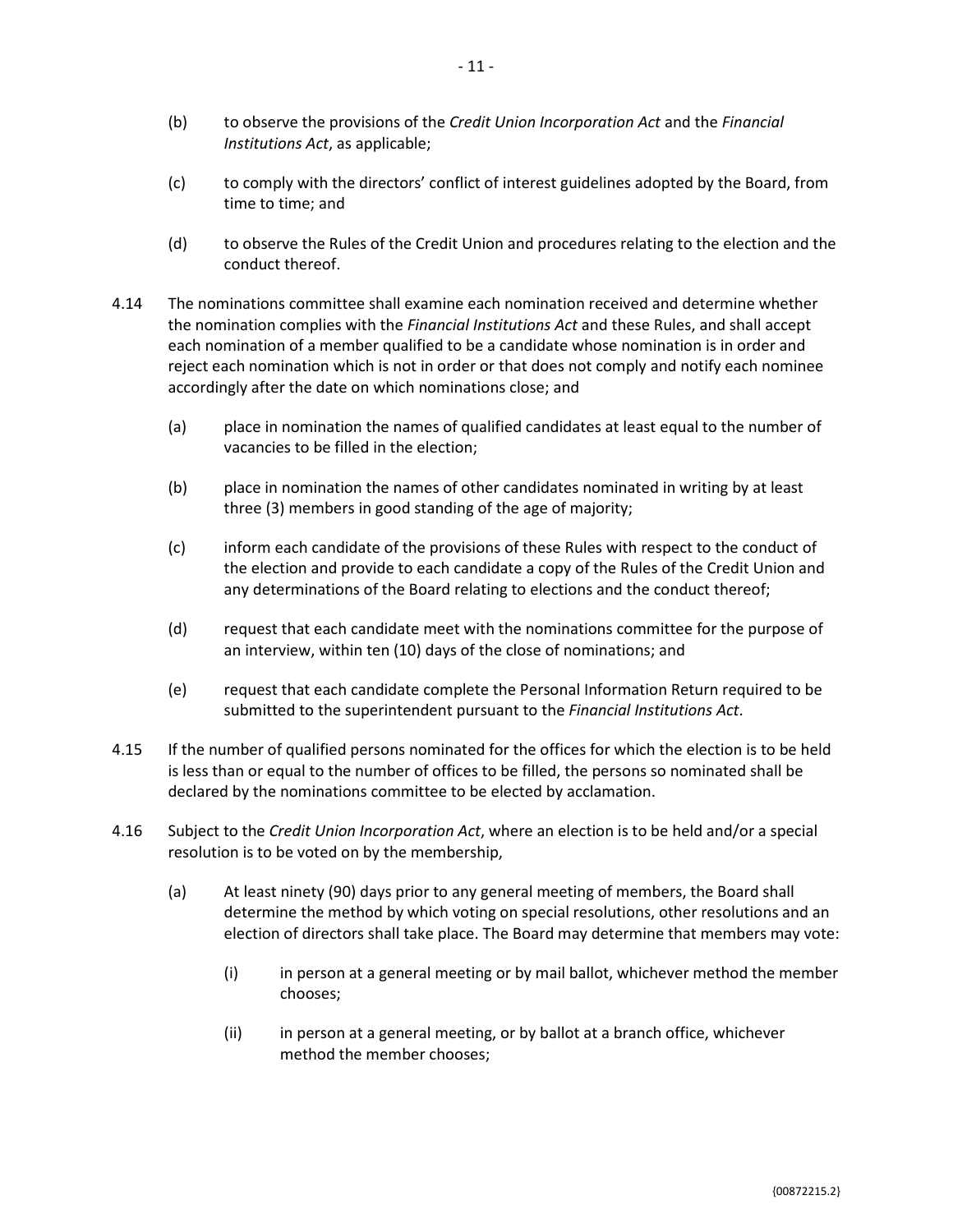- (iii) in person at a general meeting, by mail ballot or by ballot at a branch office, whichever method the member chooses;
- (iv) by mail ballot or voting by ballot at a branch office, whichever method the member chooses;
- (v) by ballot at a branch office; or
- (vi) by mail ballot.
- (b) Having regard to the determination made in Rules [4.16\(a\),](#page-10-0) [4.17](#page-11-0) and [4.18,](#page-12-0) the Board may determine to deliver ballots:
	- (i) to members by making ballots available in branches;
	- (ii) upon request by a member in writing, to the member by mail when so requested at least seven (7) days before the close of balloting;
	- (iii) upon request by a member in writing, to the member by electronic means when so requested at least seven (7) days before the close of balloting;
	- (iv) by mail to all members eligible to cast a ballot;
	- (v) to members at the general meeting; or
	- (vi) a combination of the above methods.
- (c) The nominations committee shall forward, at least thirty (30) days before an annual general meeting, to all members of the Credit Union entitled to vote:
	- (i) a list of each of the candidates for election;
	- (ii) photograph and candidate statement, if submitted by a candidate for election pursuant to Rule [4.29;](#page-13-0)
	- (iii) clear and precise instructions for voting;
	- (iv) notice of the date(s) and time(s) during which voting in the election shall take place;
	- (v) advice of the place, places or means at which polling in the election shall take place; and
	- (vi) a list of conditions under which members will be eligible to vote in the election.
- <span id="page-11-0"></span>4.17 In addition to the voting methods selected by the Board pursuant to Rule [4.16\(a\)](#page-10-0) and subject to the *Credit Union Incorporation Act*, the *Financial Institutions Act* and the *Electronic Transactions Act*: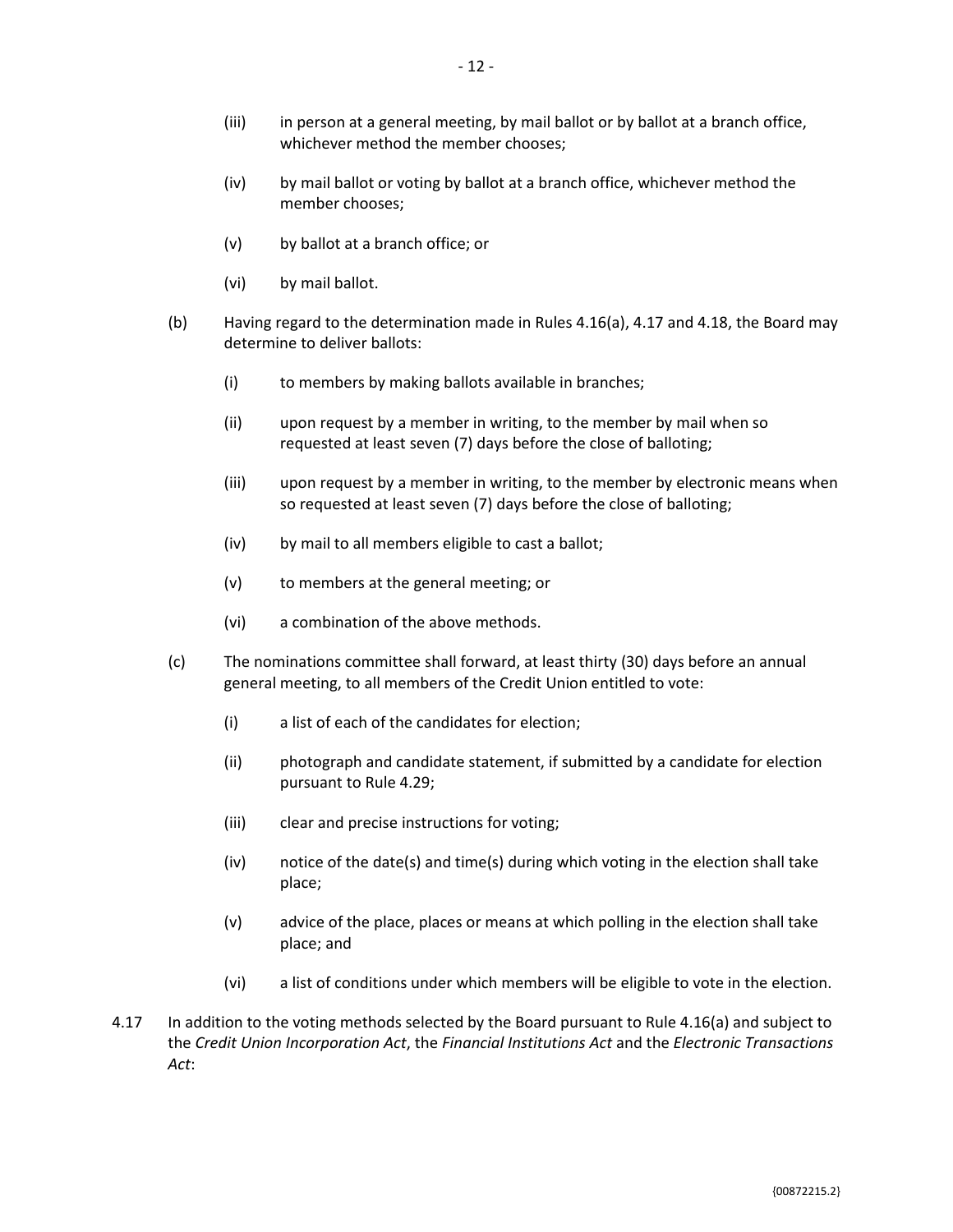- (a) the Board may determine that the members may vote by such electronic means as may be prescribed by the Board in their discretion; and
- (b) if the Board determines that members may vote by electronic means pursuant to subsection (a) above, the Board may prescribe such technological and other requirements for the use of such electronic means as the Board, in their discretion, consider desirable in the circumstances.
- <span id="page-12-0"></span>4.18 Subject to the *Credit Union Incorporation Act*, the *Financial Institutions Act* and the *Electronic Transactions Act*, voting on special resolutions, other resolutions and/or an election of directors shall occur by written ballot or if the Board chooses to permit electronic voting in a given election, written ballot and electronic means, and:
	- (a) a ballot by electronic means for the election of directors shall contain a listing of the names of the candidates in an order chosen by the nominations committee and a ballot for special resolutions and other resolutions shall contain the wording of the special resolutions or other resolutions; or
	- (b) a ballot provided by non-electronic means shall contain the following:
		- (i) a ballot listing the names of all candidates in the order chosen by the nominations committee;
		- (ii) a ballot for the election of directors, shall contain a listing the names of all candidates in the order chosen by the nominations committee, and a ballot for special resolutions and other resolutions shall contain the wording of the special resolutions or other resolutions;
		- (iii) clear instructions for casting the ballot and return of the ballot, whether by mail or deposit at a branch of the Credit Union, which shall specify the date by which the ballot must be received by the Credit Union or the returning officer in order for the ballot to be considered returned and properly cast. Where a ballot is received in duplication by mail ballot and electronic means, the electronic ballot shall be deemed the ballot cast by the member.
- <span id="page-12-1"></span>4.19 The Board may appoint a returning officer and where an appointment is made, such appointment should occur at lease sixty (60) days prior to the date on which voting in an election is to commence.
- 4.20 A returning officer appointed under Rule [4.19](#page-12-1) may, but need not, be a member of the Credit Union but the returning officer shall not be an employee of the Credit Union.
- 4.21 The nominations committee and, where applicable, the returning officer may engage such other resource persons as the Board and the nominations committee or returning officer agree are required to conduct the election in a proper manner.
- 4.22 A ballot must contain votes for the number of persons to be elected and any ballot indicating another intention is void.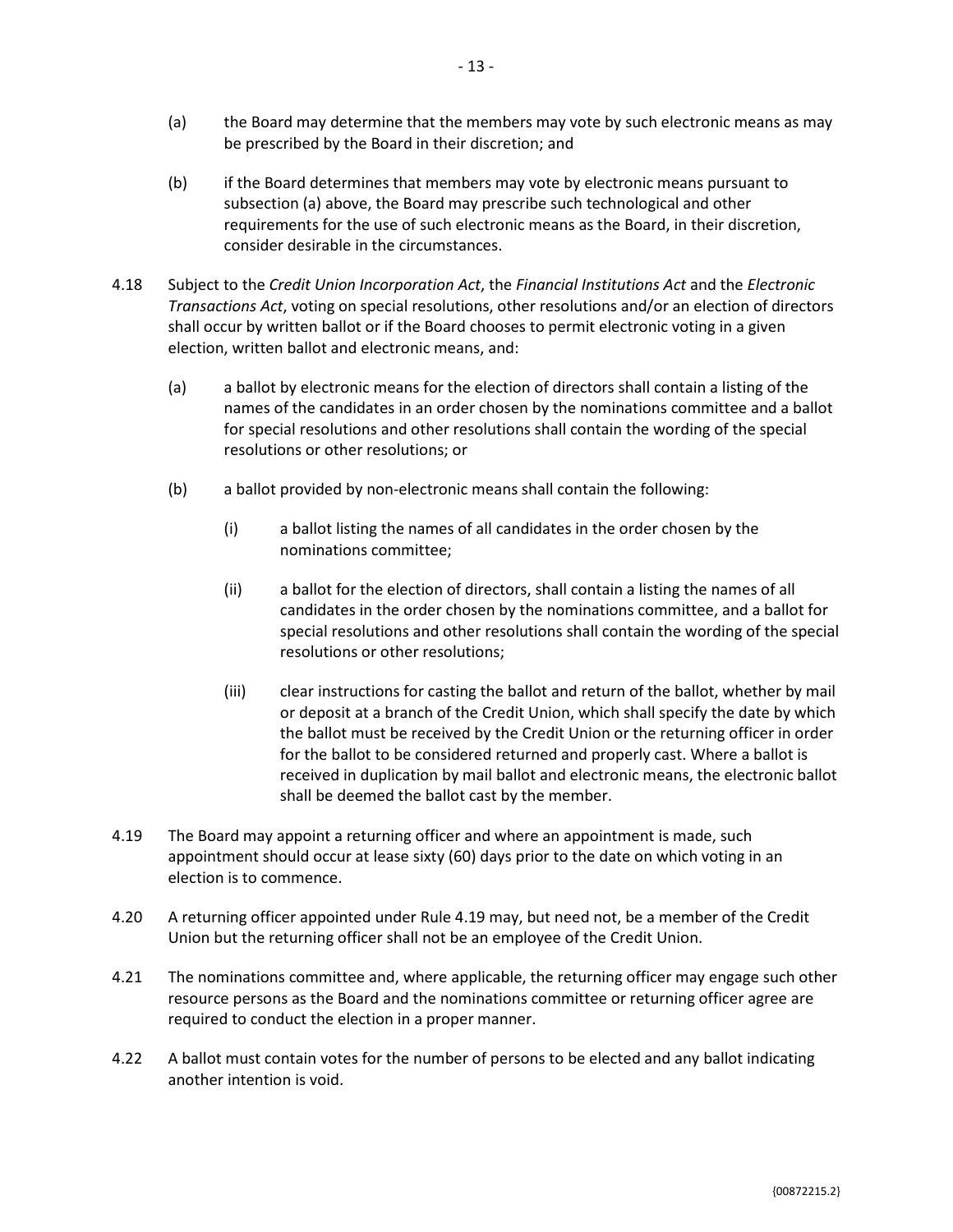- 4.23 If a member who is entitled to receive a ballot does not receive a ballot or loses or destroys his/her ballot before it is cast, then, prior to the close of balloting, on declaration by the member that the ballot was not received or has been lost or destroyed and that the member has not cast a ballot in the election, a new ballot shall be made available to that member, together with such information as was provided to other members entitled to vote in that election.
- 4.24 The returning officer or, if there is no returning officer, the nominations committee shall supervise the election of directors and:
	- (a) may require a member to provide proof and particulars of membership and may require a member to provide a declaration that the member has not previously cast a ballot in the election then in progress;
	- (b) shall obtain all ballots and, after the close of balloting, shall cause a tally to be made of all ballots, such tally to be made in a manner that ensures the secrecy of the balloting;
	- (c) shall determine whether a ballot is to be accepted or rejected and, such determination is final and not open to review; and
	- (d) shall announce, at the annual general meeting next following the completion of voting, the results of the election, including the total number of ballots cast and the number of spoiled ballots.
- 4.25 An alphabetic listing of the candidates and the number of votes received by each shall be posted in each office of the Credit Union as soon as the results of the ballot have been announced and shall remain posted for three (3) clear business days.
- 4.26 Subject to the *Financial Institutions Act*, a person elected as a director shall take office at the close of the annual general meeting next following his/her election.
- 4.27 The Board may determine the method and manner in which candidates shall be permitted to campaign for election and candidates shall campaign in accordance with the method and manner as determined by the Board.
- 4.28 No candidate shall interfere with the election process or seek assistance in connection with the election from any employee of the Credit Union.
- <span id="page-13-0"></span>4.29 The candidate may submit a statement not exceeding 250 words, setting forth the candidates biographical information, occupation, Credit Union affiliation, experience and qualifications, which statement shall be reviewed by the nominations committee and may be rejected by the committee if the committee considers it to be lacking in good taste, defamatory, injurious to the reputation of the credit union, or if it exceeds 250 words. The nominations committee may choose to videotape or take a photograph of the candidate for election purposes.
- 4.30 Every director shall, forthwith after his/her election as a director of the Credit Union, file with the conduct review committee a statement of disclosure in the form established by the conduct review committee disclosing any conflicts of interest which he/she may have.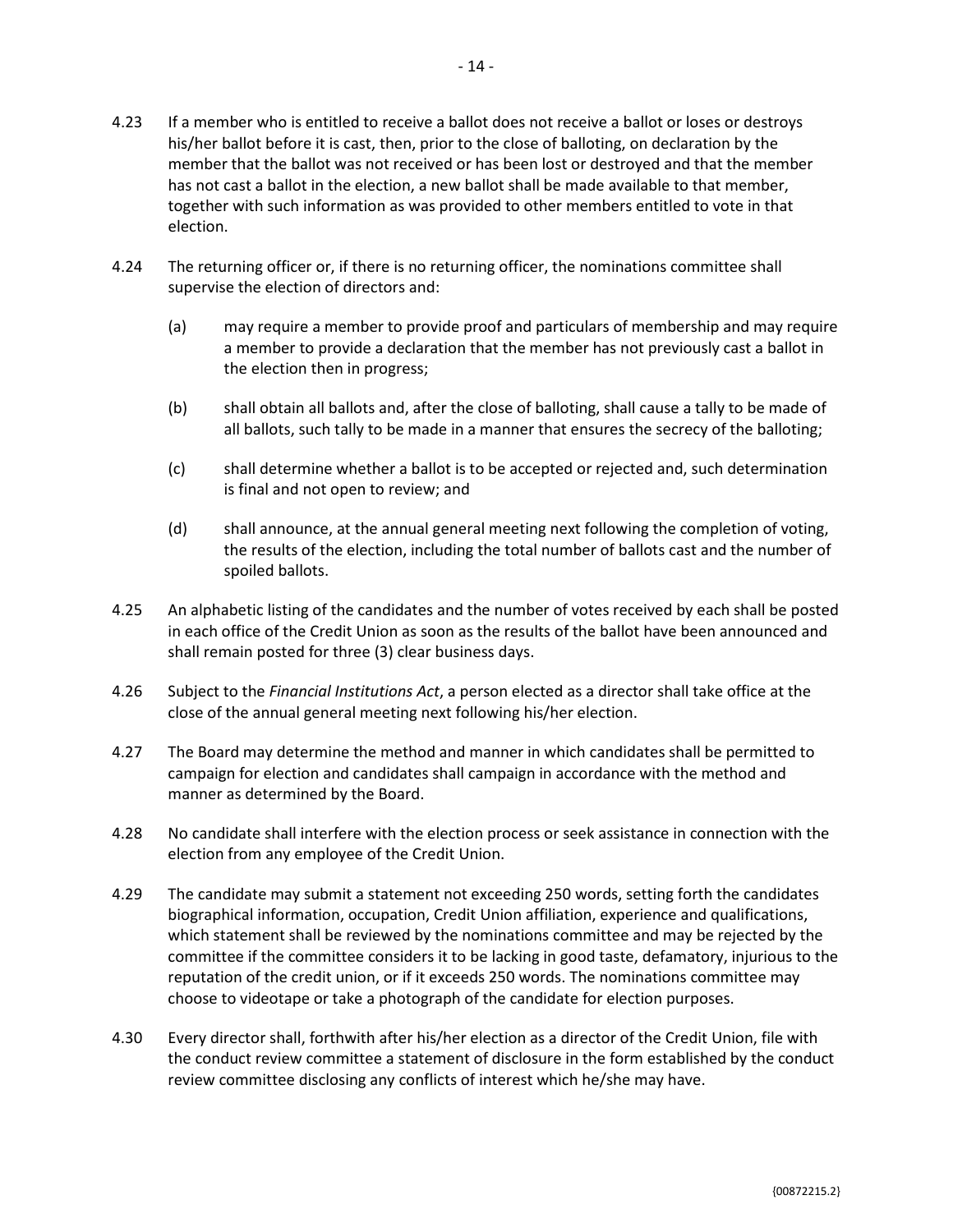- 4.31 (a) The number of directors of the Credit Union shall be nine (9).
	- (b) If the number of directors is reduced by death, resignation, disqualification or removal from office or by failure to elect or appoint a director pursuant to these Rules, the remaining directors, save as provided by any other provision in these Rules, shall have all of the powers of the Board until the vacancy or vacancies caused thereby have been filled by appointment or election.
- 4.32 (a) Each geographic area served by a branch of the Credit Union (Town of Gibsons, District of Sechelt and the Sunshine Coast Regional District) shall be represented by at least one director who is a resident in each geographic area (Town of Gibsons, District of Sechelt and Sunshine Coast Regional District).
	- (b) Where a geographic area is not represented by at least one director whose term is not expiring, the candidate in an election of directors who is normally resident in that unrepresented geographic area who receives the most votes shall be elected and the remaining vacancies shall be filled by the remaining candidates who receive the most votes.
- 4.33 Where a casual vacancy occurs among the directors or, for any reason, the office of director is not filled in an election, the remaining directors may appoint a qualified person to fill the vacancy. Any person so appointed shall hold office until the close of the next annual general meeting.
- 4.34 Where the number of directors of the Credit Union is reduced below the number fixed by, or pursuant to, Rul[e 4.40](#page-15-0) as the quorum for directors, the continuing directors may act for the purpose of filling the vacancies up to that number, or of summoning a general meeting of the Credit Union, but for no other purpose.
- 4.35 The Board shall meet within 30 days after each annual general meeting and shall elect from their own numbers a chairperson and vice-chairperson and, subject to Rule [4.42,](#page-15-1) may appoint such additional officers as they consider necessary.
- 4.36 The Board shall meet at least four (4) times in each year and not less frequently than once in each quarter.
- 4.37 The chairperson may call a meeting of the Board at any time and shall, within 14 days of receipt of a written request of three directors, call a meeting of the Board.
- 4.38 Reasonable notice of a meeting of directors specifying the place, day and hour of such meeting shall be given by mail, postage prepaid, addressed to each of the directors at his/her address as it appears on the books of the Credit Union or by leaving it at his/her usual business or residential address or by telephone, electronic mail, or any method of transmitting legibly recorded messages. It shall not be necessary to give notice of a meeting of the Board to any director:
	- (a) who is at the time not in the Province of British Columbia; or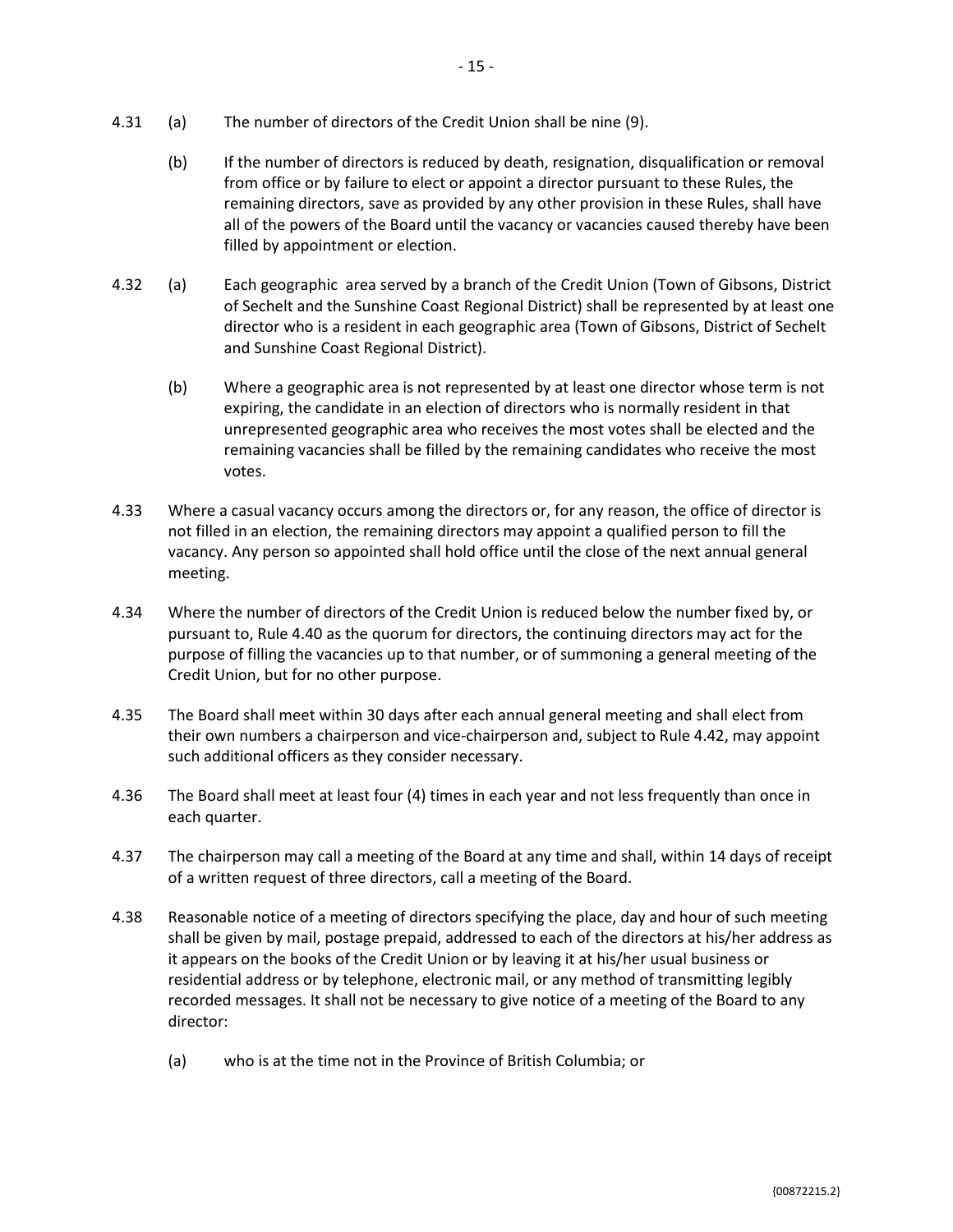(b) if such meeting is to be held immediately following a general meeting at which such director shall have been elected or is the meeting of the Board at which such director is appointed.

Accidental omission to give notice of a meeting to, or the non-receipt of notice of a meeting by, any director shall not invalidate the proceedings at that meeting.

- <span id="page-15-0"></span>4.39 A director may waive, in writing, notice of any past or present meeting of the Board.
- 4.40 A majority of the directors shall constitute a quorum but a lesser number may adjourn from time to time until a quorum is obtained.
- 4.41 A director who is interested, directly or indirectly, in a proposed contract or transaction with the Credit Union may be counted for the purposes of the quorum required by Rule [4.40.](#page-15-0)
- <span id="page-15-1"></span>4.42 The Board shall appoint the Chief Executive Officer and authorize the Chief Executive Officer to appoint or engage employees as may be required for the sound and proper operation of the Credit Union.
- 4.43 In the absence of the chairperson or his/her inability for any cause to act or in case the office of the chairperson becomes vacant, the 1st vice-chairperson shall discharge the duties of the chairperson.
- 4.44 Subject to the *Credit Union Incorporation Act* and the *Financial Institutions Act*, the Board may adopt rules of order governing their conduct but, where no rules are adopted, the current edition of "Robert's Rules of Order Newly Revised" shall be used.
- <span id="page-15-2"></span>4.45 A director or a committee member may participate in a meeting of the Board or any committee of the directors by means of electronic or other communications facilities where all directors or committee members participating in the meeting can hear each other, provided that all such directors or committee members agree to such participation. Subject to the *Credit Union Incorporation Act*, Subsection 83(6), it is required that at least a majority of the Board or committee's members who are participating in the meeting, be in British Columbia at the time of the meeting. A director or committee member participating in accordance with this Rule shall be deemed to be present at the meeting and to have so agreed and shall be counted in a quorum and be entitled to speak and vote. A meeting held under this Rule [4.45](#page-15-2) shall be deemed to be held at the place where the records office of the Credit Union is located.
- 4.46 A resolution, whether or not in counterpart, consented to in writing by all directors or all the members of a committee and filed with the minutes of the Board or the committee shall be as valid and effectual as if it had been passed at a meeting of the Board or of the committee, duly called and constituted.
- 4.47 The Board shall annually appoint or elect a minimum of three (3) of their number as the Audit Committee.
- 4.48 The Board shall annually appoint or elect a minimum of three (3) of their number as the Investment and Loan Committee.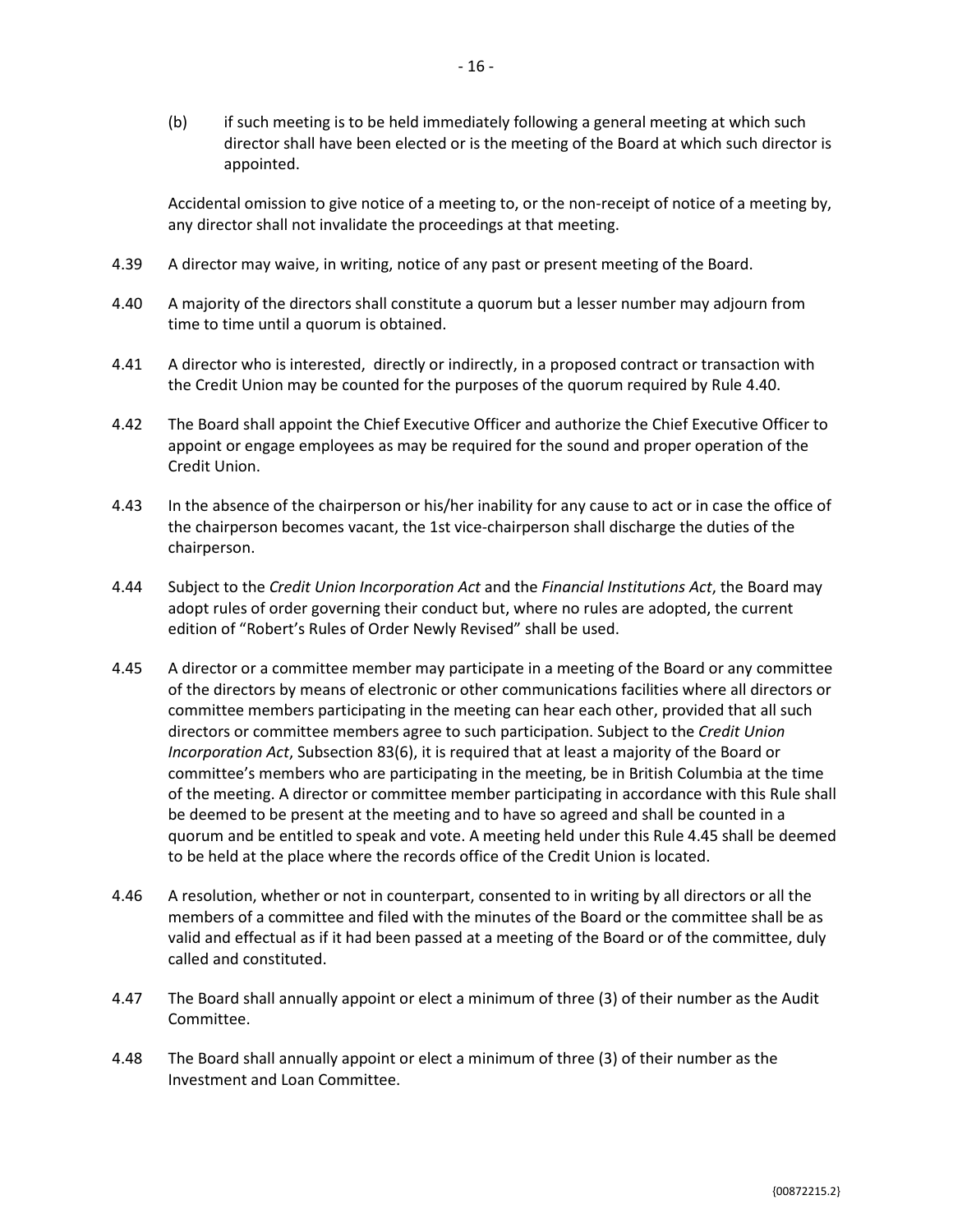- 4.49 The Board shall annually elect a minimum of three (3) of their number as the Conduct Review Committee.
- <span id="page-16-0"></span>4.50 Subject to the *Credit Union Incorporation Act* and the *Financial Institutions Act,* the Board may delegate any of their powers to committees consisting of such persons as the Board think fit, and to such officer or officers as the Board think fit, and may from time to time revoke such delegation.
- <span id="page-16-1"></span>4.51 Any committee formed under Rule [4.50](#page-16-0) shall, in the exercise of the powers so delegated, conform to any terms and conditions that may from time to time be imposed upon it by the Board.
- 4.52 The meetings and proceedings of any committee consisting of two or more persons shall be governed by the provisions herein contained for regulating the meetings and proceedings of the Board so far as the same are applicable thereto and are not superseded by any regulations made by the Board under Rule [4.51.](#page-16-1)
- 4.53 Every committee shall report to the next succeeding meeting of the Board all business dealt with by the committee since the last preceding meeting of the Board.
- 4.54 Subject to the limitations contained in the *Financial Institutions Act*, the Credit Union shall indemnify:
	- (a) each director and officer of the Credit Union;
	- (b) each former director and officer of the Credit Union; and
	- (c) each person who acts or who has acted at the request of the Credit Union as a director or officer of a corporation of which the Credit Union is or was a member or creditor;

against all costs, charges and expenses, including an amount paid to settle any action or satisfy any judgement, reasonably incurred by the director or officer or person for any civil, criminal or administrative action or proceeding to which the director or officer or person is made a party by reason of being or having been a director or officer of the Credit Union or corporation, if the director or officer of the Credit Union or corporation acted honestly and in good faith with a view to the best interests of the Credit Union and, in the case of a criminal or administrative action or proceeding that is enforced by a monetary penalty, the director or officer of the Credit Union or corporation had reasonable grounds for believing that his/her conduct was lawful.

4.55 The remuneration of the Board of the Credit Union in relation to their service as directors, including attendance at meetings and expenses, be established, allocated and distributed to the directors at the discretion of the Board, and that the amount paid to directors shall be reported in the notes of the financial annual report for the current year and the two previous years.

#### **RULE 5 GENERAL MEETINGS**

5.1 The annual general meeting of the Credit Union shall be held on a date to be fixed by the Board and shall be convened and held in accordance with the provisions of the *Credit Union Incorporation Act*.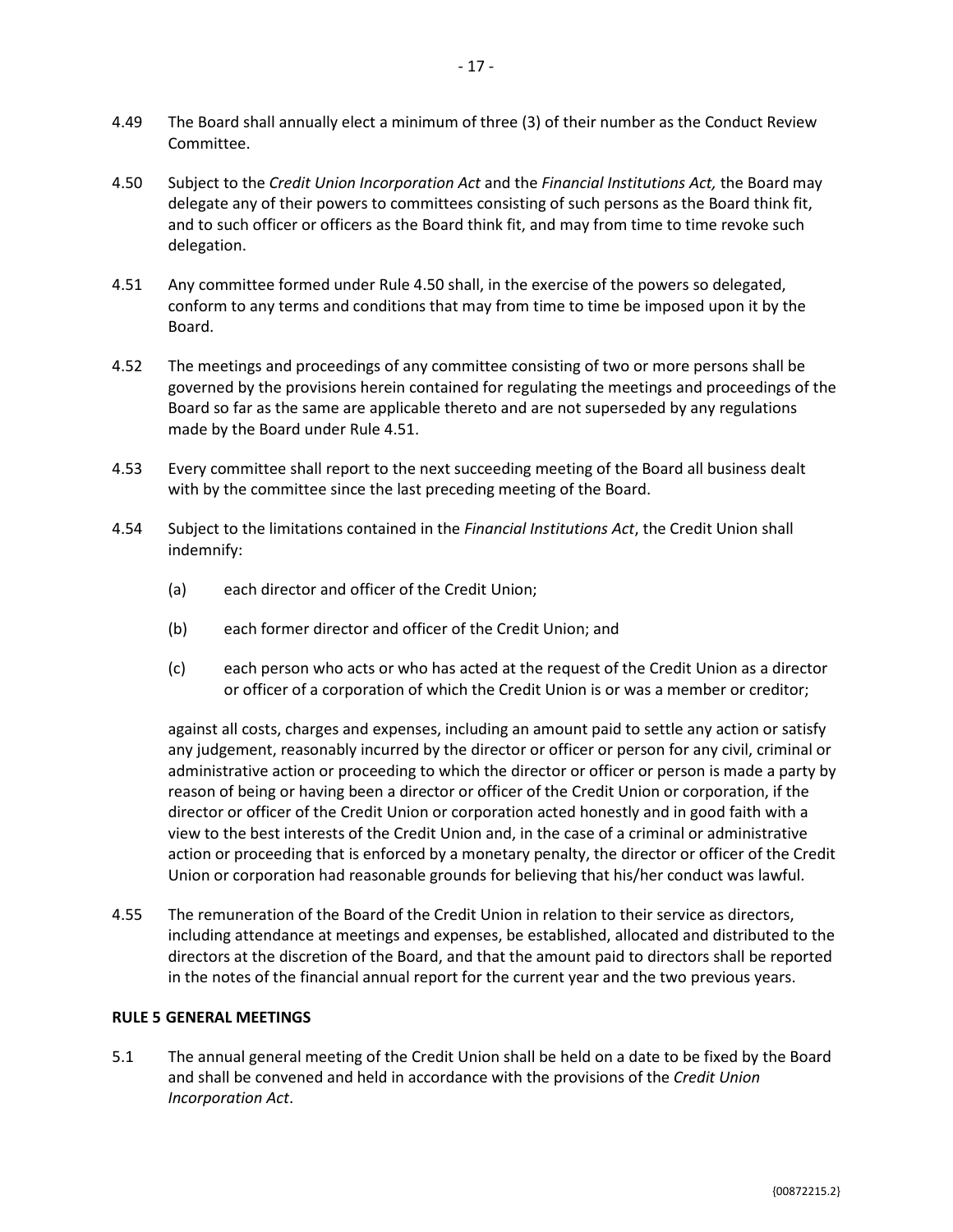- 5.2 Other general meetings may be convened and held in accordance with the provisions of the *Credit Union Incorporation Act*.
- 5.3 Subject to the *Credit Union Incorporation Act*, a general meeting may adopt rules of order for its conduct, but if no rules are adopted, the current edition of "Robert's Rules of Order Newly Revised" shall be used.
- 5.4 At a general meeting of the Credit Union, twenty-five (25) members shall constitute a quorum, but a lesser number may adjourn from time to time until a quorum is obtained.
- 5.5 So far as is practical, the order of business at an annual general meeting shall be as follows:
	- Call to order,
	- Ascertainment of quorum,
	- Appointment of recording secretary and of parliamentarian,
	- Adoption of agenda,
	- Approval of minutes,
	- Business arising out of minutes,
	- Report of the Board,
	- Report of management,
	- Presentation of financial statements,
	- Report of the auditor,
	- Approval of auditor's report,
	- Report of other committees,
	- Elections,
	- Appointment of auditor,
	- Unfinished business,
	- New business,
	- Good and welfare,
	- Adjournment.
- 5.6 Each person desiring to cast a vote on any issue shall, on request, present evidence of age, identity and membership, and a declaration that the member has not previously voted or cast a ballot on the issue.
- 5.7 (a) Only a member in good standing who is not a junior member may vote on a resolution.
	- (b) A member of a Credit Union who is not an individual may be represented and vote at meetings of the Credit Union by an individual who:
		- (i) is not a member, and
		- (ii) by written authorization deposited with the Credit Union, is authorized to vote at the meeting on behalf of the member.
- 5.8 The chairperson or a director designated by the chairperson shall chair general meetings of the Credit Union.